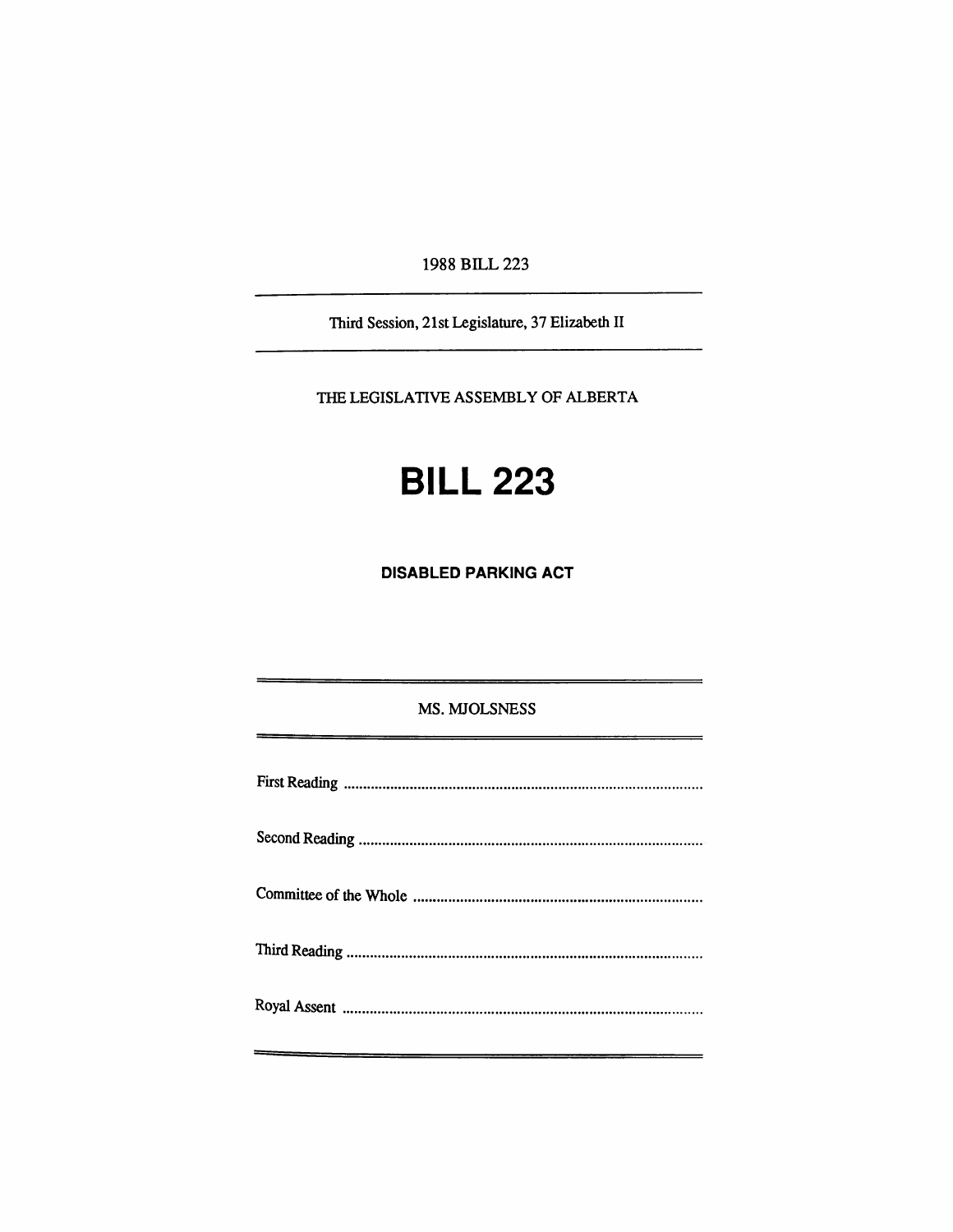*Bill 223 Ms. Mjolsness* 

## **BILL 223**

#### 1988

#### **DISABLED PARKING ACT**

*(Assented to ,1988)* 

HER MAJESTY, by and with the advice and consent of the Legislative Assembly of Alberta, enacts as follows:

**DeGnitions**  1 In this Act,

> (a) "designated parking space" means a parking space reserved for the use of vehicles either operated by or conveying a disabled person;

> (b) "disabled person" has the meaning established by the regulations;

> (c) "Minister" means the Minister of Community and Occupational Healdi;

> (d) "permit" means a disabled parking permit issued pursuant to section 6.

**Designated**<br>disabled parking **2(1)** The owner and operator of every parking lot that is customarily available for parking by the public shall designate and make available as designated parking spaces

> (a) not less dian 1 stall or 1% of all stalls, whichever is the greater, where die parking lot contains not less than 25 and not more than 400 stalls, and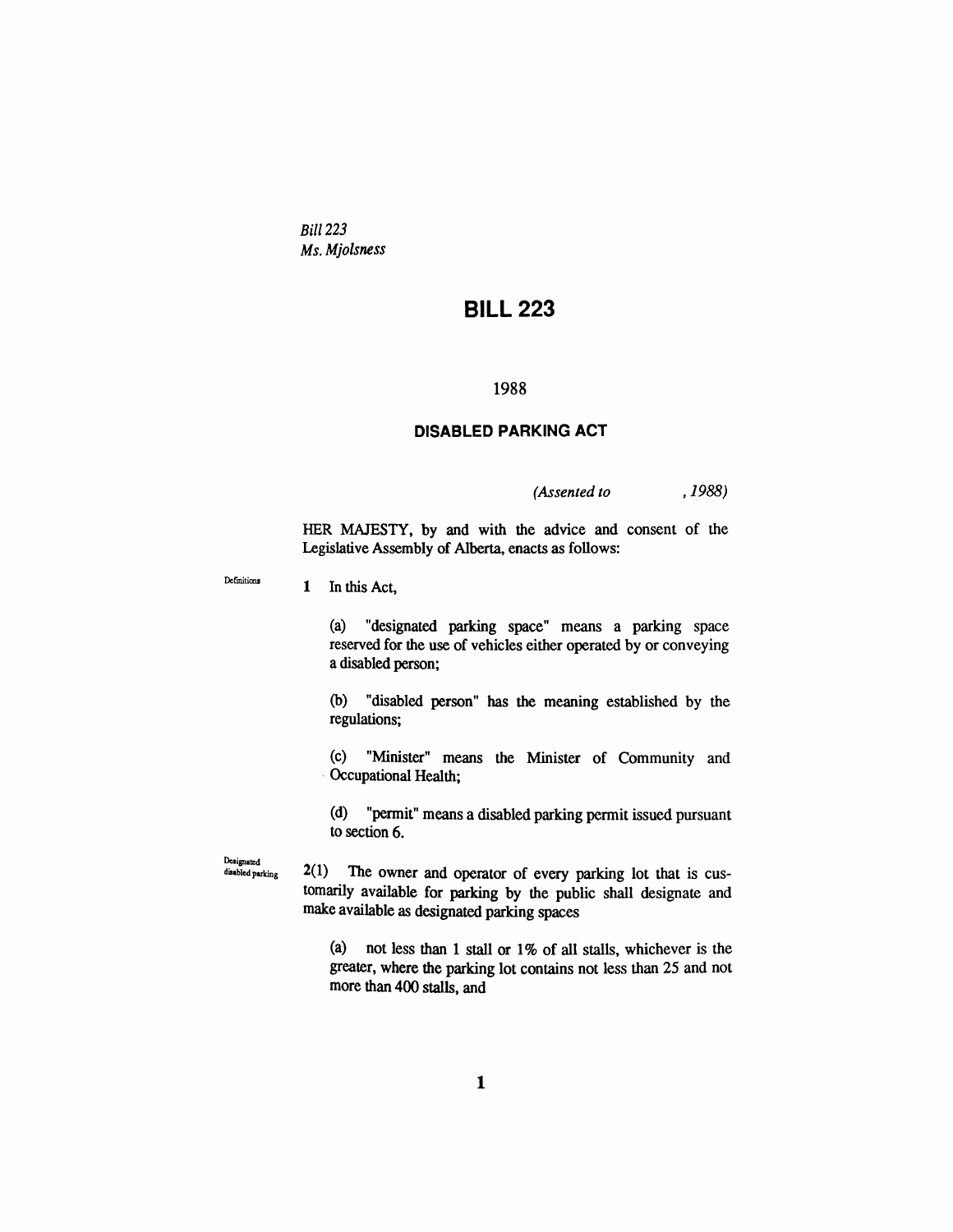(b) 1 additional stall for each 200 stalls or major portion thereof in excess of 400 stalls in the parking lot.

(2) Every employer who provides a parking lot for his employees or who secures parking staUs in a parking lot owned by some odier person for his employees shall designate and make available a number of stalls as designated parking spaces diat is reasonably sufficient for the number of disabled employees.

(3) A designated parking space shall be marked as such by a sign in a form, in the manner and in accordance with the conditions prescribed in the regulations.

Municipal by-law 3 A mimicipality may by by-law prescribe a percentage of parking stalls higher than that specified in section 2 to be designated parking spaces with respect to parking lots within the municipality.

- Location and dimensions 4 The spaces in a parking lot that are designated parking spaces shall be those spaces which are the most convenient for the use of disabled persons and shall be of dimensions prescribed in die regulations.
- Charges 5 The owner or operator of a parking lot may not establish any parking charge for parking in a designated parking space that exceeds the charge for any other parking space within the parking lot for an equivalent period of use.

Permit

 $6(1)$  The Minister may enter into 1 or more agreements to provide for a private agency to issue disabled parking permits and to establish a fee to cover the cost of issuing permits.

> (2) Where a person applies to the Minister or a private agency appointed pursuant to subsection  $(1)$  in the form prescribed by the regulations, and provides the certificate of a physician stating that the person is a disabled person within the meaning prescribed in the regulations, the Minister or agency shall issue a permit to the applicant.

> (3) A permit shall be in a form that may be placed on the dash of hung on the rear-view mirror of the vehicle the disabled person is using.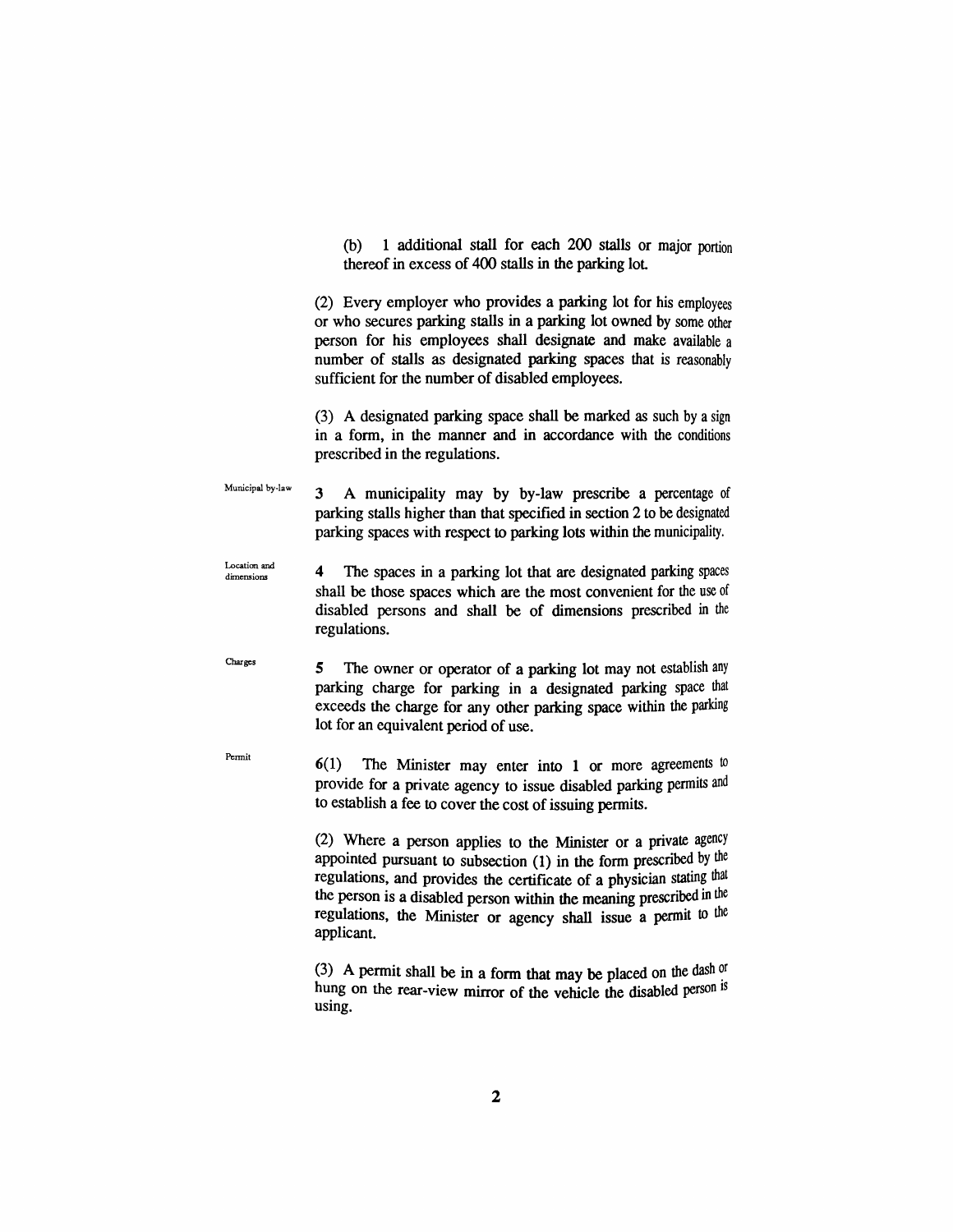Parking **7** No person shall park a vehicle in a designated parking space unless the vehicle is operated by or is carrying, delivering or picking up a disabled person and displays on the dash or hung on the rear-view mirror a permit issued to a disabled person by the Minister or private agency pursuant to section 6. Reciprocity 8 The Minister may enter into agreements with the government of any other province to aUow for the standardization of permits for parking issued to disabled persons and the reciprocal recognition, (a) in Alberta, of permits issued to disabled persons in other provinces, and (b) in other provinces, of permits issued to disabled persons in Alberta. **Binds Crown** 9 This Act binds the Crown. **Offences and Performers and** 10(1) A person who is the owner or operator of a parking lot that does not comply with section 2 is guilty of an offence and liable on summary conviction to a fine not exceeding \$100 for a first offence, \$2000 for a second offence, and \$10 000 for a third or subsequent offence, relating to the same parking lot.

> (2) The operator of a vehicle who contravenes section 7 is guilty of an offence and liable on summary conviction to a fine of \$75.

> (3) An offence imder subsection (2) shall be deemed to be a specified offence for the purposes of the demerit point system established by regulation pursuant to section 59(1)(f) of the *Motor Vehicle Administration Act.*

> (4) The operator of a vehicle who knowingly displays a permit issued pursuant to this Act, or a facsimile thereof, and is not a disabled person or not carrying, depositing or picking up a disabled person, and who parks in a designated parking space, is guilty of an offence and liable on summary conviction to a fine not exceeding \$500.

**Removal of** 

**vehicles** 11 A municipality may by by-law provide for die towing away of any vehicle that is in contravention of section 7 and the charging to the owner or operator thereof of the costs of towing and storage.

3